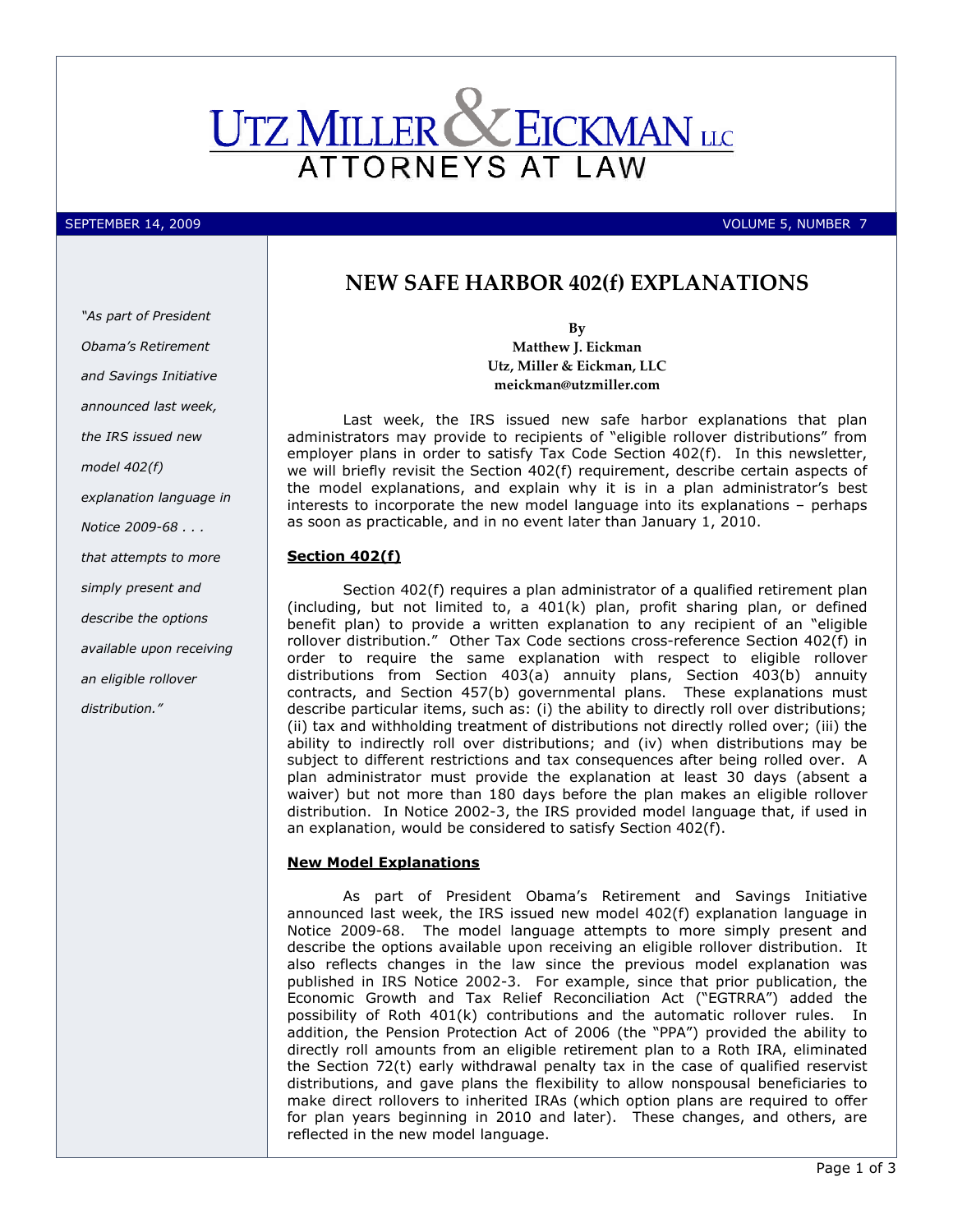"There are at least three reasons most plan administrators ought to be sure to modify their 402(f) explanations no later than the end of 2009 and, in the case of many plans, as soon as practicable."

#### Utz, Miller & Eickman, LLC 7285 West 132nd St.

Suite 320 Overland Park, KS 66213

Phone: 913.685.0970 Fax: 913.685.1281

## Matthew J. Eickman

meickman@utzmiller.com Phone: 913.685.0749 Fax: 913.685.1281

#### Eric N. Miller

emiller@utzmiller.com Phone: 913.685.8150 Fax: 913.685.1281

John L. Utz jutz@utzmiller.com Phone: 913.685.7978 Fax: 913.685.1281

### www.utzmiller.com

The information in this newsletter is of a general nature only and does not constitute legal advice.

Consult your attorney for advice appropriate to your circumstances.

The IRS expressly recognized that some portions of the model notice will not apply to every plan. For example, not all plans hold after-tax contributions or employer stock, nor do they involve payments from a 457(b) governmental plan or to an eligible retired safety officer. Accordingly, Notice 2009-68 permits a plan administrator to customize the safe harbor explanation by omitting any portion that does not apply to the plan, or to provide additional information so long as it is not inconsistent with the safe harbor language. This flexibility is not new – prior guidance allowed the same type of customization – but the IS has made it easier by including portions more likely to be omitted within a "Special Rules and Options" section at the end of the model language.

 Note that the IRS has actually issued two new safe harbor explanations. A plan administrator would use the first safe harbor explanation for a distribution that is not from a designated Roth account. A plan administrator would use the second safe harbor explanation, as you may have guessed, for a participant with a designated Roth account under the plan. What if a participant is eligible to receive an eligible rollover distribution from both a designated Roth account and from an account other than a designated Roth account? The participant should receive both explanations.

# Use of Safe Harbor Language

A plan administrator may continue to rely on the Notice 2002-3 model language for its explanation for the remainder of 2009, provided that it has been appropriately modified to reflect statutory changes since Notice 2002-3 was published. There are at least three reasons most plan administrators ought to be sure to modify their 402(f) explanations no later than the end of 2009 and, in the case of many plans, as soon as practicable.

Easier to Understand. First, the new model explanations are easier to read for participants. A Section 402(f) explanation includes complicated rules, and many feared the explanations would become virtually unreadable with the addition of language to describe recent changes in the law. Treasury and the IRS were sensitive to those fears and issued what they described as a "plain-English road map" aimed at helping "workers keep their savings in tax-favored plans or IRAs until they are ready to retire, rather than withdrawing cash earlier, subject to tax penalties." The IRS drew this new road map in a reader-friendly questionand-answer format; the old notice probably generated more questions than it answered. In short, the new language will better serve plan participants and potentially reduce the questions plan administrators receive after distributing the explanations.

Out-of-date Explanations. Second, the current explanation being used by a plan administrator may be out-of-date. As noted above, there have been several relevant changes in the law since the IRS published Notice 2002-3, which explicitly provided that its safe harbor language would cease to satisfy Section 402(f) to the extent the language would no longer accurately describe the relevant law. As also noted above, the new Notice 2009-68 reminds us that the old safe harbor language is good until December 31, 2009, only to the extent it has been appropriately modified. Accordingly, plan administrators that have continued to simply use the old model language have already not been using safe harbor language. And even if a plan administrator has updated its explanation to reflect changes in the law, its safe harbor language will lose safe harbor status on December 31, 2009.

Consistent Plan Administration. Third, although most of the PPA's rollover changes have already become effective, many administrators may have been relying on the PPA's delayed amendment deadline before adopting plan amendments required by the PPA. That deadline is the last day of the 2009 plan year for most plans. When plan administrators are taking steps this fall to adopt PPA amendments, there will exist a natural opportunity to ensure that plan